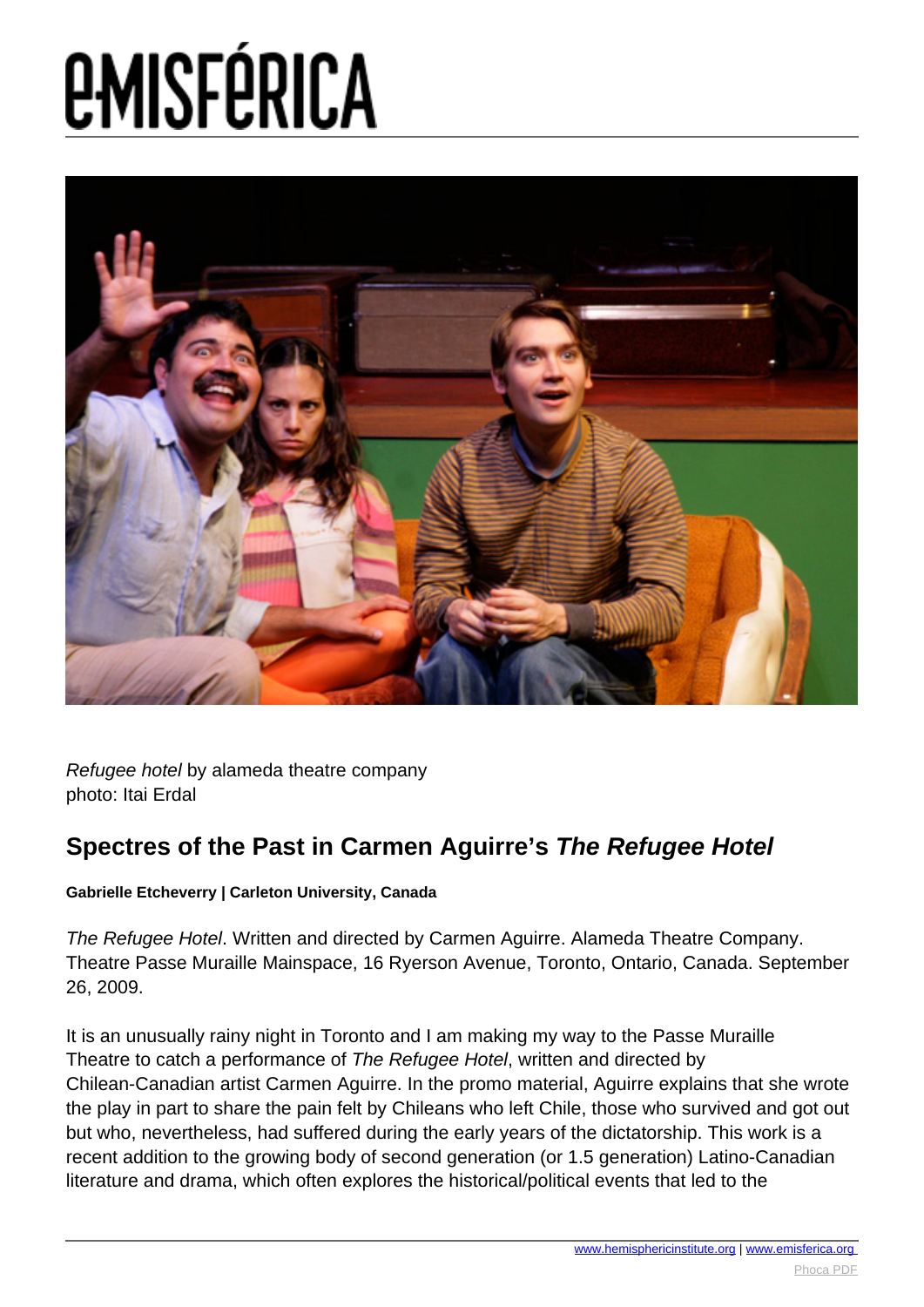dislocation and exile of so many Latin Americans in the 1970s and beyond. Aguirre's play is unique in its attention to what happened directly after Chilean refugees (including children) first arrived in Canada.

The performance begins with a *huaso* (Chilean cowboy) in "traditional" dress dancing a cueca. He appears first in complete darkness and then under a fogged spotlight. The dim lighting and the wide brim of his hat conceal his face, adding to the feeling of ghostliness the dancer is meant to convey. The program notes provide a short bio of Victor Jara and quote his song about Che Guevara: "El aparecido." Like Che and Jara, the cueca dancer takes on a mythological and otherworldly role, becoming a regular apparition that materializes at moments of intense emotion or action throughout the play. He is at once a symbol of the (highly gendered) national and political identity that Aguirre's characters have lost upon their exile to Canada, and also a representation of the collective incorporation of the trauma they experienced in their now distant country.



Refugee Hotel. Photo: Itai Erdal

The stage is set to resemble the inside of a hotel, with the reception desk on one side of the stage and a common living area at the other. The main characters—Flaca, Fat Jorge, Manuelita, and Joselito—have just been reunited on the plane to Canada following Flaca and Jorge's imprisonment and subsequent torture by the military forces. We see the family slowly start to come to terms with the violence they left behind and also with their new circumstances in Vancouver. Like Flaca and Fat Jorge, most of the adult characters in the play were also imprisoned or tortured; many others have lost loved ones. Isabel (la Mudita) can not—or will not—speak at the beginning of the play; Manuel (el Condor Pasa) arrives at the hotel straight from a concentration camp and has barely recovered from his physical and psychological wounds; Cristina (Cabeza de queque), a Mapuche woman, has had both her parents "disappeared" and is sick with worry and feelings of guilt over leaving. The children, Manuelita and Joselito, are equally troubled, having finally recovered their parents from the uncertainty and fear of imprisonment only to find significantly altered and wounded versions of their former selves.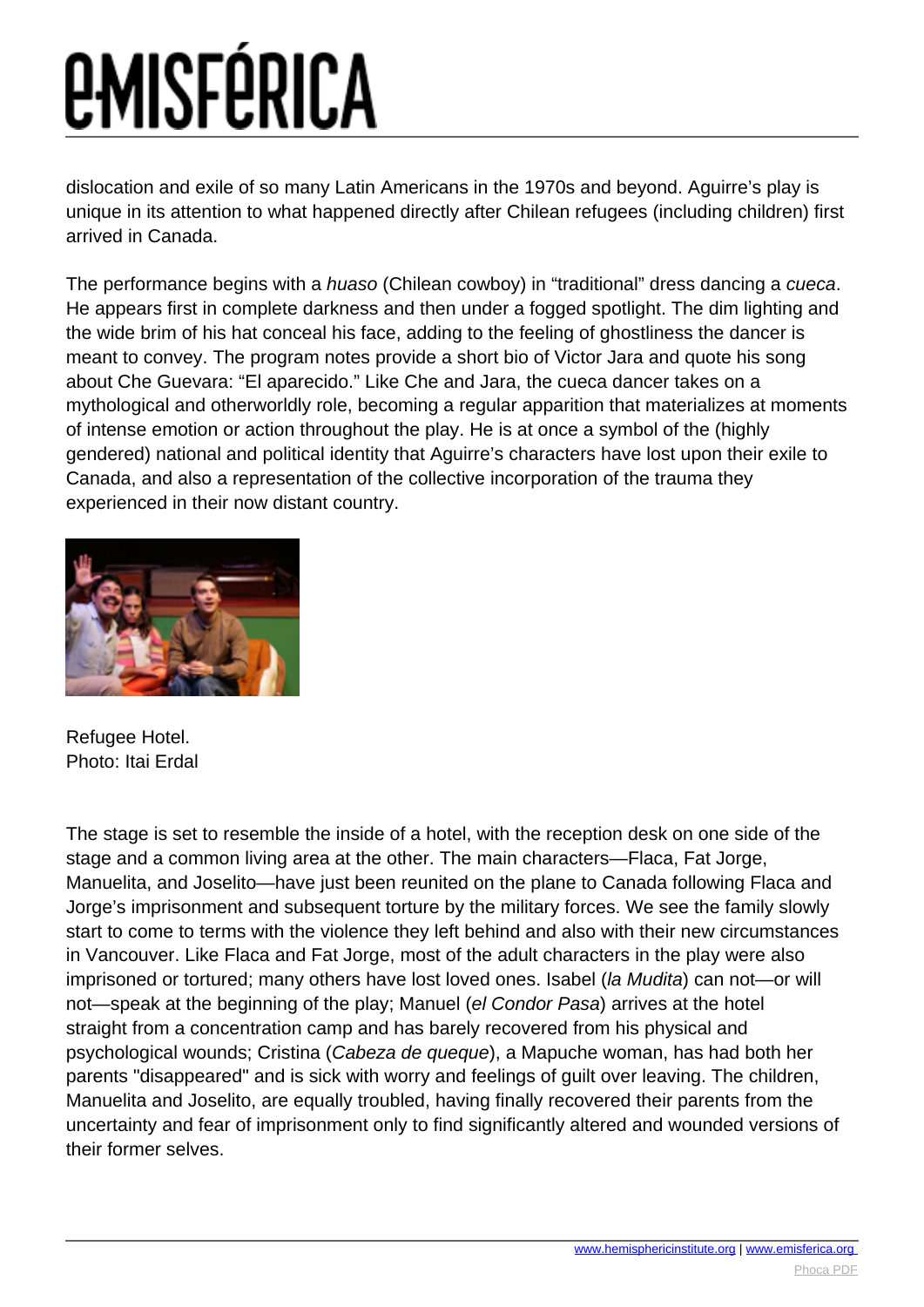Such stories constitute a well-worn territory in the cultural production of the Chilean exile community, but Aguirre is able to weave this particular narrative into a larger story with the addition of a few unexpected elements. The non-Chilean characters in the play, for example, are also marginal figures who are able to empathize with the refugees. The hotel receptionist, a gay man who is at first indifferent to the Chileans, eventually builds emotional ties with the other characters that go beyond his professional duties. Similarly, the social worker who facilitates the refugees' successful relocation in Canada is herself the daughter of Hungarian refugees and can thus connect their experience with that of her own parents despite the (often hilarious) misunderstandings that arise from language difficulties. These and other details, such as the relentless Chilean habit of nicknaming friends and family, relate the experiences of this particular group of refugees to the experience of the wider Chilean exile community with those of migrants, exiles, and refugees across space and time.



Refugee Hotel. Photo: Itai Erdal

Another significant intervention made in Aguirre's play is its indirect resonance with Canada's ongoing marginalization of First Nations and its ambivalent role in the current war on terror. At one point in the play, Cristina (played by Mohawk artist Cheri Maracle) vents the fury she feels towards members of Chilean society who have silently stood by while successive governments have terrorized her people and are implicitly condoning the repression of fellow Chileans by the military regime. The stories and implied scenes of torture throughout the play remind us of the most visceral effects of torture and call to mind the notorious images of detainees at Guantánamo and Abu Ghraib. When Cristina accuses "those fucking cowards!" of complicity with Pinochet's military regime, it is an accusation that can be directed at so many of us passively watching the spectacle of violence and torture that has become almost commonplace in the first decade of the 21st century.

Such is the terrible consciousness that this deceptively simple production is able to impart. The Refugee Hotel is not only a story about what happened to Chileans after they arrived in Canada; it is also a story about survival, renewal, and the importance of love and ethics in sustaining people who have experienced the limits of inhumanity. The moments of humour throughout the play allow the characters to briefly escape their obvious traumas and build a